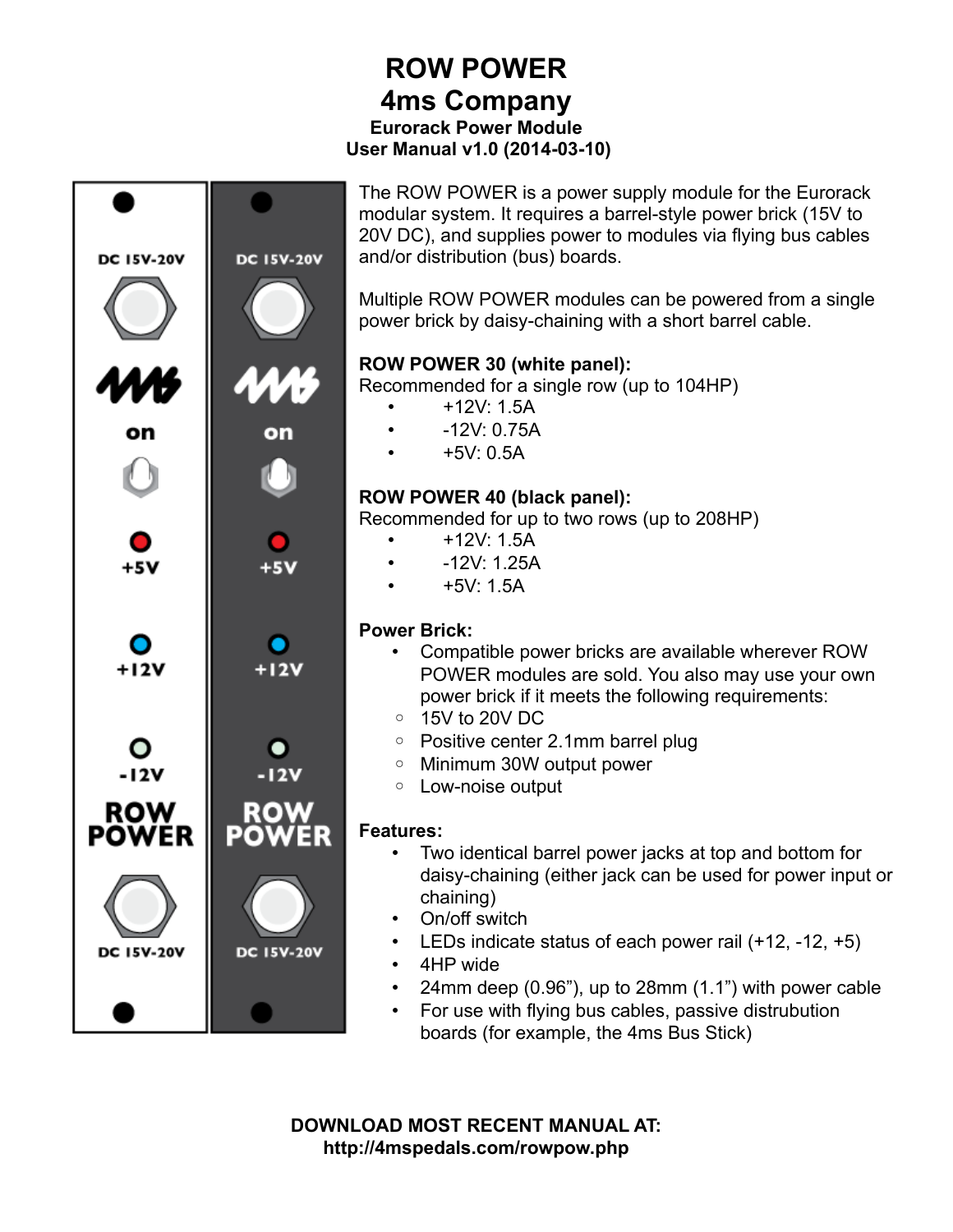## **Installation**

ROW POWER can be used with either flying bus cable(s) or a distribution board such as the 4ms Bus Stick. You also may choose to use a distribution board **and** one flying bus cable.

## **Flying Bus Cables**

Each flying bus cable has a female connector on one end. Simply plug the female connectors into the male pins on the back of the ROW POWER. The notch on the male pin connector will prevent you from plugging it in backwards, but be safe and check that the red stripe is orientated towards the bottom of the ROW POWER module.

If you have less then 6-7 modules, you can just use one flying bus cable.